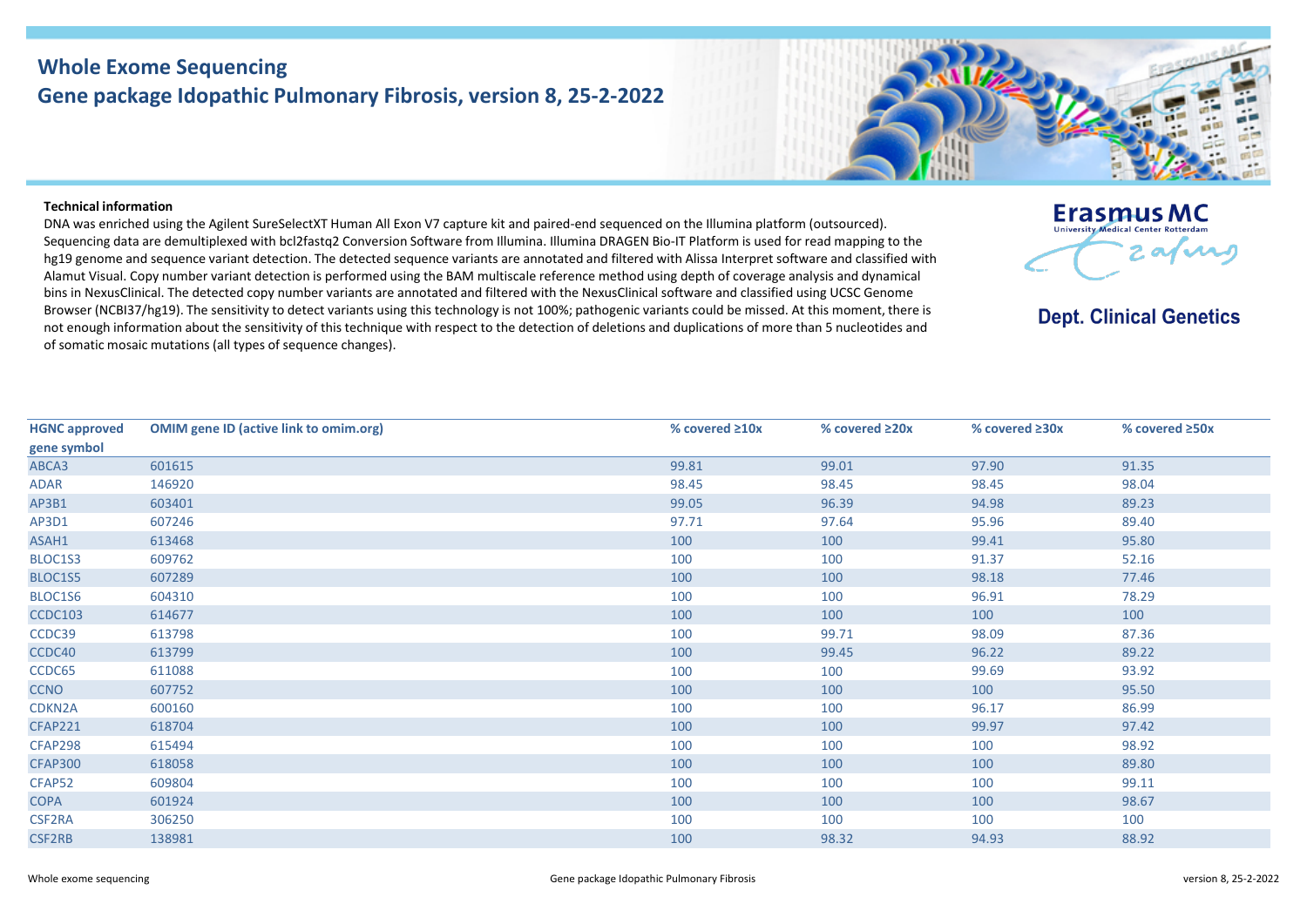| <b>HGNC approved</b> | <b>OMIM gene ID (active link to omim.org)</b> | % covered ≥10x | % covered ≥20x | % covered ≥30x | % covered ≥50x |
|----------------------|-----------------------------------------------|----------------|----------------|----------------|----------------|
| gene symbol          |                                               |                |                |                |                |
| CTC1                 | 613129                                        | 100            | 100            | 99.71          | 94.64          |
| DKC1                 | 300126                                        | 100            | 100            | 98.05          | 93.43          |
| DNAAF1               | 613190                                        | 100            | 100            | 100            | 96.17          |
| DNAAF2               | 612517                                        | 100            | 100            | 100            | 100            |
| DNAAF3               | 614566                                        | 100            | 99.98          | 97.12          | 86.12          |
| DNAAF4               | 608706                                        | 100            | 96.77          | 92.99          | 82.50          |
| DNAAF5               | 614864                                        | 94.87          | 84.62          | 79.17          | 73.54          |
| DNAAF6               | 300933                                        | 100            | 100            | 100            | 99.54          |
| DNAH11               | 603339                                        | 100            | 100            | 99.94          | 98.42          |
| DNAH5                | 603335                                        | 100            | 99.85          | 99.34          | 97.23          |
| DNAH <sub>8</sub>    | 603337                                        | 100            | 99.96          | 99.48          | 96.00          |
| DNAH9                | 603330                                        | 100            | 100            | 99.62          | 97.55          |
| DNAI1                | 604366                                        | 100            | 100            | 99.28          | 94.36          |
| DNAI2                | 605483                                        | 93.11          | 93.11          | 92.91          | 91.19          |
| DNAJB13              | 610263                                        | 100            | 100            | 100            | 100            |
| DNAL1                | 610062                                        | 100            | 100            | 89.73          | 89.59          |
| DRC1                 | 615288                                        | 100            | 100            | 99.82          | 95.25          |
| DTNBP1               | 607145                                        | 100            | 100            | 100            | 96.72          |
| <b>ERF</b>           | 611888                                        | 100            | 100            | 98.23          | 86.34          |
| <b>FAM111B</b>       | 615584                                        | 100            | 100            | 100            | 100            |
| <b>FARSA</b>         | 602918                                        | 100            | 100            | 99.83          | 95.35          |
| FARSB                | 609690                                        | 100            | 100            | 100            | 98.74          |
| <b>FGF10</b>         | 602115                                        | 100            | 100            | 100            | 96.35          |
| FGFR2                | 176943                                        | 100            | 100            | 99.68          | 98.15          |
| <b>FLNA</b>          | 300017                                        | 99.95          | 99.05          | 97.51          | 95.12          |
| FOXF1                | 601089                                        | 100            | 100            | 100            | 93.67          |
| FOXJ1                | 602291                                        | 100            | 100            | 97.16          | 90.48          |
| GAS2L2               | 611398                                        | 100            | 100            | 100            | 97.57          |
| GAS8                 | 605178                                        | 100            | 100            | 100            | 94.33          |
| GATA2                | 137295                                        | 100            | 100            | 100            | 85.78          |
| <b>GBA</b>           | 606463                                        | 100            | 100            | 100            | 99.29          |
| GFRA1                | 601496                                        | 100            | 100            | 99.59          | 94.48          |
| HPS1                 | 604982                                        | 100            | 100            | 99.68          | 90.74          |
| HPS3                 | 606118                                        | 100            | 100            | 98.87          | 91.36          |
| HPS4                 | 606682                                        | 100            | 100            | 100            | 96.66          |
| HPS5                 | 607521                                        | 100            | 100            | 99.35          | 95.43          |
| HPS6                 | 607522                                        | 100            | 100            | 98.59          | 84.20          |
| <b>HYDIN</b>         | 610812                                        | 98.12          | 90.57          | 83.20          | 69.56          |
| <b>INVS</b>          | 243305                                        | 100            | 99.60          | 98.89          | 96.61          |
| ITGA3                | 605025                                        | 100            | 100            | 98.99          | 94.16          |
| LRRC56               | 618227                                        | 100            | 100            | 99.35          | 82.50          |
| LRRC57               | No OMIM ID                                    | 100            | 100            | 100            | 100            |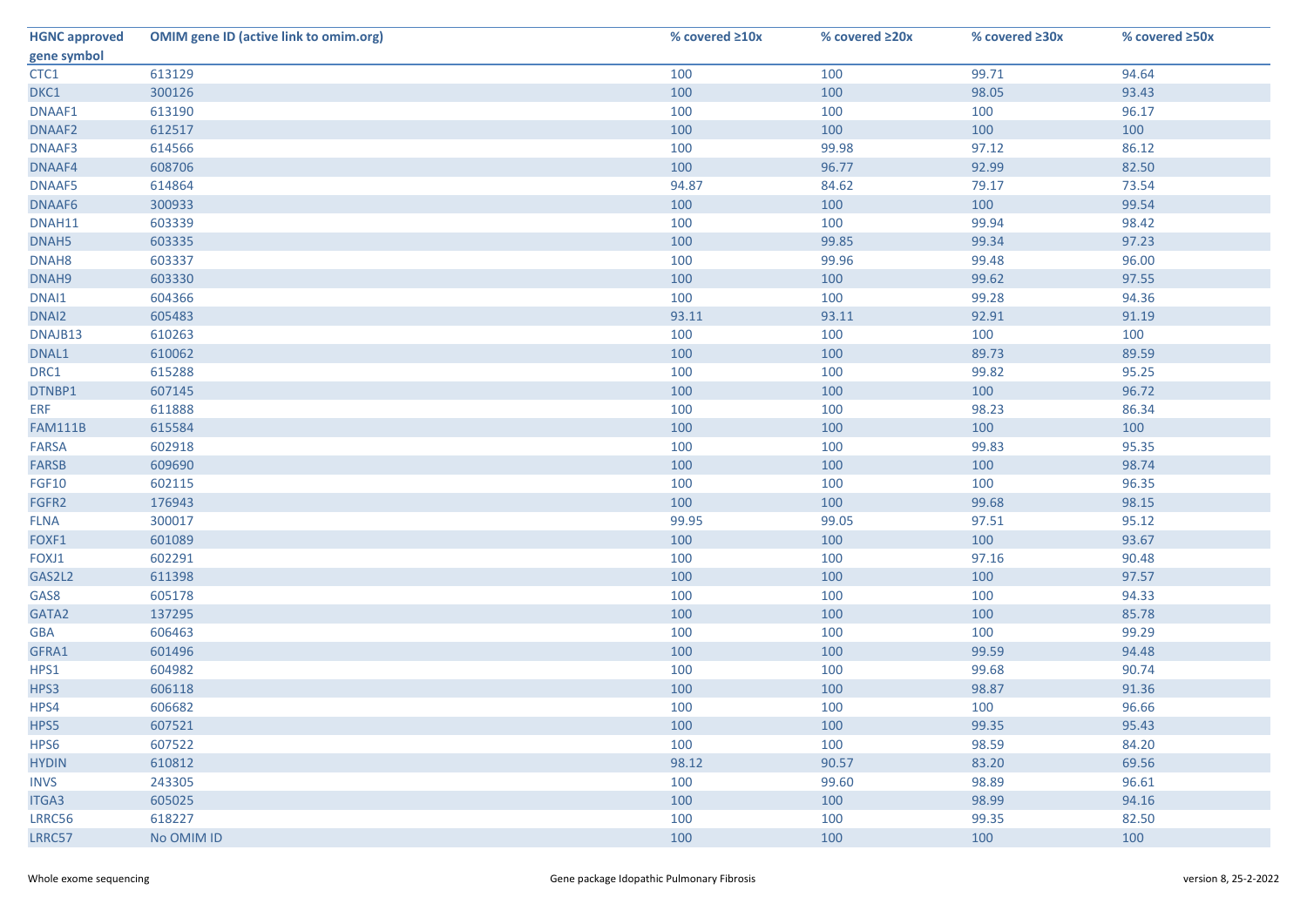| <b>HGNC approved</b> | <b>OMIM gene ID (active link to omim.org)</b> | % covered ≥10x | % covered ≥20x | % covered ≥30x | % covered ≥50x |
|----------------------|-----------------------------------------------|----------------|----------------|----------------|----------------|
| gene symbol          |                                               |                |                |                |                |
| MARS1                | 156560                                        | 100            | 100            | 99.63          | 97.32          |
| <b>MCIDAS</b>        | 614086                                        | 100            | 100            | 100            | 98.26          |
| MUC5B                | 600770                                        | 99.90          | 99.06          | 96.87          | 89.33          |
| <b>NEK10</b>         | 618726                                        | 100            | 100            | 99.39          | 96.91          |
| NHP <sub>2</sub>     | 606470                                        | 100            | 100            | 100            | 100            |
| <b>NKX2-1</b>        | 600635                                        | 100            | 100            | 99.96          | 81.75          |
| NME7                 | 613465                                        | 100            | 100            | 99.93          | 94.23          |
| NME8                 | 607421                                        | 100            | 100            | 98.69          | 89.41          |
| <b>NOP10</b>         | 606471                                        | 100            | 100            | 100            | 100            |
| NPC1                 | 607623                                        | 100            | 99.98          | 98.96          | 97.40          |
| NPC <sub>2</sub>     | 601015                                        | 100            | 100            | 100            | 100            |
| NSMCE3               | 608243                                        | 100            | 100            | 100            | 95.60          |
| OAS1                 | 164350                                        | 100            | 97.91          | 95.56          | 87.22          |
| ODAD1                | 615038                                        | 96.25          | 96.08          | 93.98          | 84.17          |
| ODAD <sub>2</sub>    | 615408                                        | 100            | 98.60          | 96.70          | 92.34          |
| ODAD3                | 615956                                        | 100            | 99.34          | 97.48          | 90.24          |
| ODAD4                | 617095                                        | 100            | 100            | 99.75          | 91.36          |
| <b>PARN</b>          | 604212                                        | 100            | 100            | 100            | 98.33          |
| PEPD                 | 613230                                        | 100            | 100            | 98.93          | 91.34          |
| PLCG2                | 600220                                        | 100            | 100            | 100            | 96.79          |
| <b>PSAP</b>          | 176801                                        | 100            | 100            | 100            | 95.51          |
| RASGRP1              | 603962                                        | 100            | 100            | 100            | 99.95          |
| RNASE2               | 131410                                        | 100            | 100            | 100            | 100            |
| RNASEH2B             | 610326                                        | 100            | 91.35          | 91.35          | 91.35          |
| <b>RNF168</b>        | 612688                                        | 100            | 100            | 100            | 99.65          |
| RSPH1                | 609314                                        | 100            | 100            | 99.08          | 87.36          |
| RSPH3                | 615876                                        | 100            | 100            | 100            | 96.83          |
| RSPH4A               | 612647                                        | 100            | 100            | 100            | 100            |
| RSPH6A               | 607548                                        | 100            | 97.56          | 92.10          | 80.54          |
| RTEL1                | 608833                                        | 100            | 100            | 99.77          | 94.04          |
| SAMHD1               | 606754                                        | 100            | 100            | 100            | 100            |
| SERPINA1             | 107400                                        | 100            | 100            | 100            | 100            |
| SFTPA1               | 178630                                        | 100            | 100            | 100            | 99.83          |
| SFTPA2               | 178642                                        | 100            | 100            | 100            | 100            |
| <b>SFTPB</b>         | 178640                                        | 100            | 100            | 100            | 98.59          |
| <b>SFTPC</b>         | 178620                                        | 100            | 100            | 98.41          | 92.98          |
| <b>SLC34A2</b>       | 604217                                        | 100            | 100            | 100            | 98.12          |
| SLC7A7               | 603593                                        | 100            | 100            | 100            | 99.01          |
| SMPD1                | 607608                                        | 100            | 100            | 100            | 98.58          |
| SPAG1                | 603395                                        | 100            | 98.04          | 93.83          | 80.54          |
| SPEF <sub>2</sub>    | 610172                                        | 100            | 100            | 98.57          | 95.14          |
| STAT3                | 102582                                        | 100            | 100            | 100            | 95.99          |